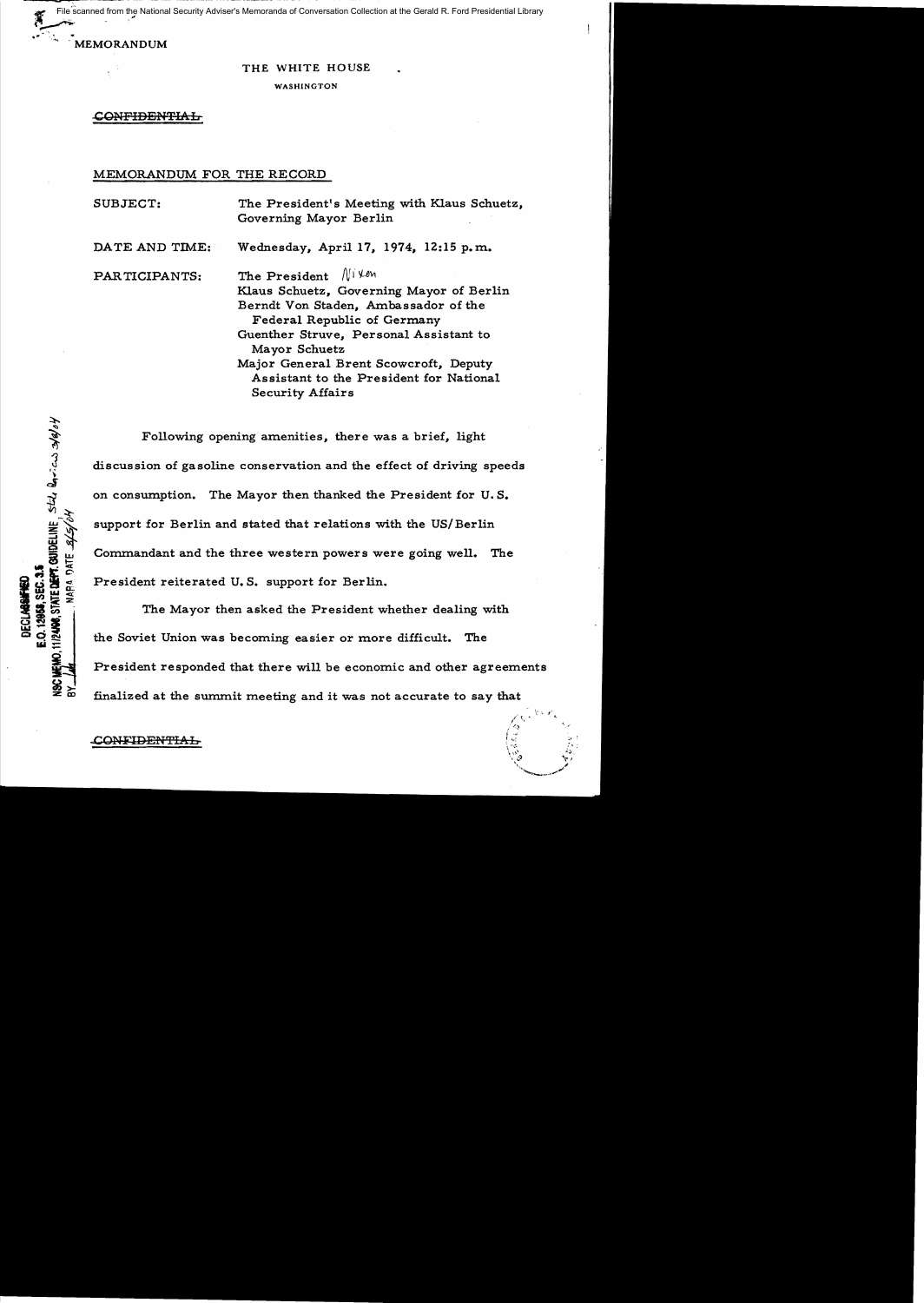## - CONFIDENTIAL CONFIDENTIAL

the upcoming sunnnit would not achieve anything. The situation with regard to SALT was of a much more difficult nature because it dealt with the basic national security of each side and the issues were of great complexity. The President felt, however, that here, too, some progress would be made.

On CSCE, the President noted that the Soviet Union wanted the final phase at the sunnnit level, but that the U. S. position was that the level should depend on the substantive results. The Mayor agreed and emphasized the importance of the clauses dealing with the freer flow of people and ideas.

Regarding *USI* Soviet relations in general, the President pointed out that peace was something which constantly required efforts and that the problems between the U. S. and the Soviet Union could not be solved instantly by a summit meeting. We have substantial differences with the Soviet Union, but in a hard-headed and pragmatic way we are pursuing detente and working for peace.

The meeting closed with additional amenities about the Mayor's political position, the upcoming anniversary of the Berlin blockade, and the President's hope once again to visit Berlin.

## CONFIDENTIAL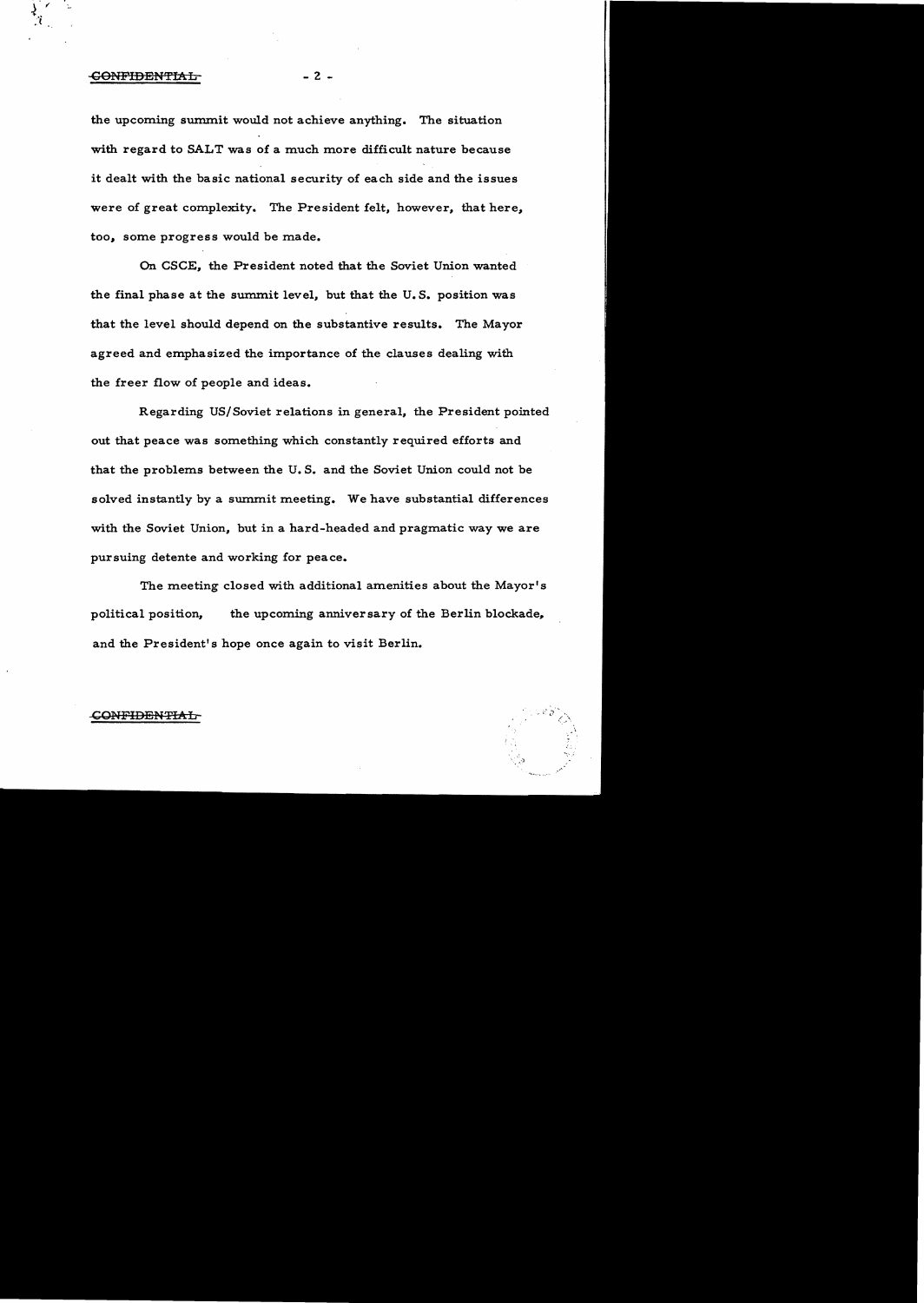Pro/Mayer Shorts V<br>8 Thomps from 20 19 april 194<br>P demonder when down in Roberts It was aming. Home are things in Burch S we are printe au 1B. Peopler 1mpp<br>P Circ et Lucien Clark (15), We de P What is parad of gos for the cars seveller <u>U S</u> P But journalis partir / S which in the speed for when we eggs. Jon will be up her pressures. We want communicação de part peple mont that Hore shall le hoffri let Et W se brasis 5 Ale encourt travel but any hour doubtede estat entiplay Unanté juin foi sy part - Bailin communelent P. Jeff komme un mett stand og pe spa u/c Jest gattin Lossie or Gordon W/CSU Chan it cames to 546-T it gets Tough, mote some properses coule les econ a tros apernat. On CSSE S.C counts mitg at summit hand the one. What you Think **DECLABRIFIED** 

E.O. 12958, SEC. 3.5 NSC MEMO, 11/24108, STATE DEPT. QUIDELINES, State Powers 2/8/04 BY  $\frac{1}{2}$  NARA DATE  $\frac{9}{5}$  of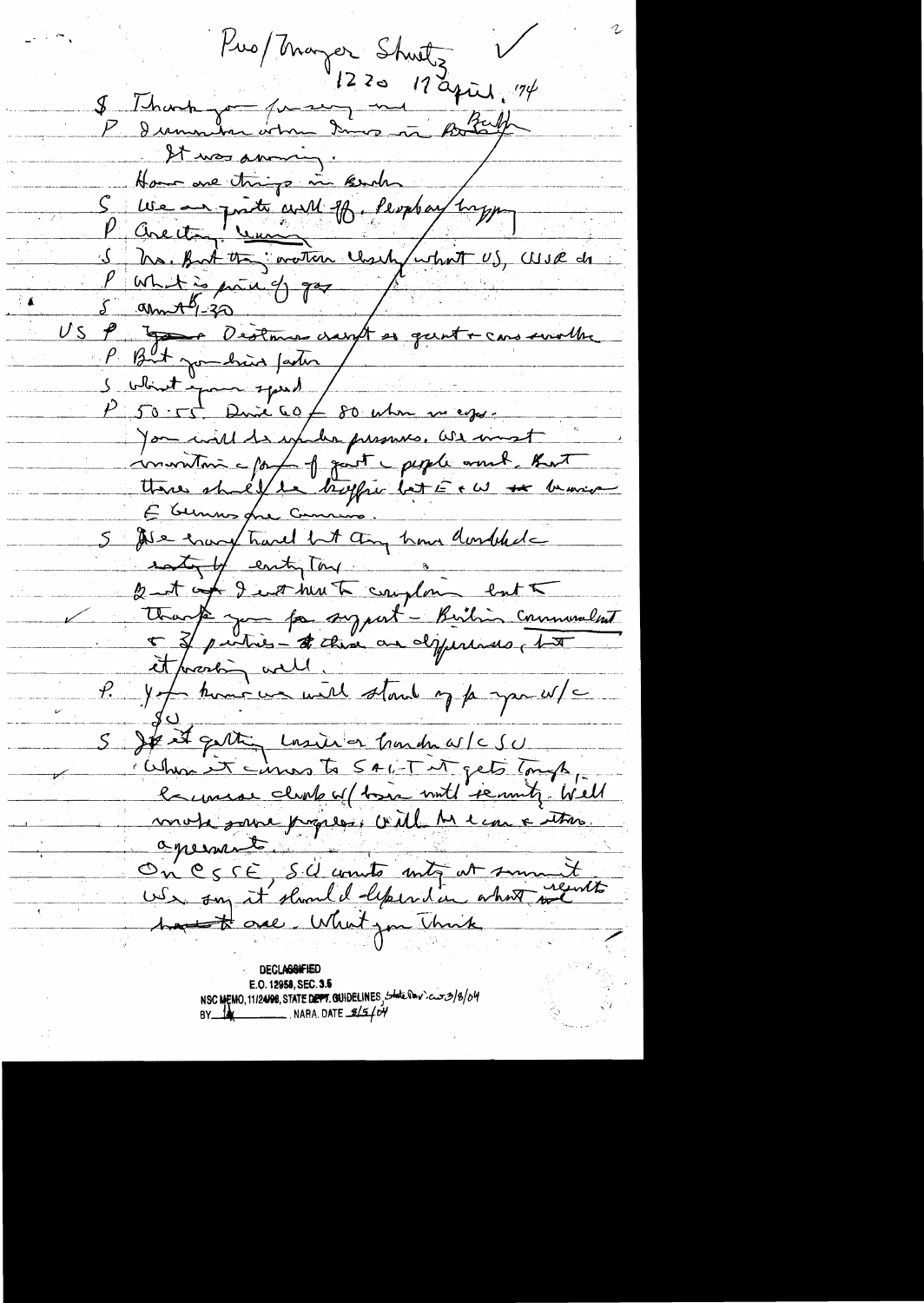S depen. Than most se more pour pres flore jusque réhier de la fait de commencer de la fait de commencer de la fait de commencer de la fait de comme<br>autres et le fait de partie de la fait de comme de la fait de comme de la fait de comme de la fait de comme de cher - c/apple les mes partiers de la mes But ere au comprating to get conference<br>moving but holding off on level fattendomes  $\overline{\nu}$ formand. I kyse & get back & Bushin in mpt 2 1/2 years. I was prot there in 47 - Invartist Reption 63 + stired things up. There in 69 de you un hour 25 ans of Blankule He will be there Were you in high school. Orden Chan tout, ale looking /around to greeting from Berta John 10 juinth in aproved l'il examin sur US relations - Too e very to say ventachanomything, It will haybe not lat is want be sound intentioned by a medig - Penu is multing which hat breas could worked or